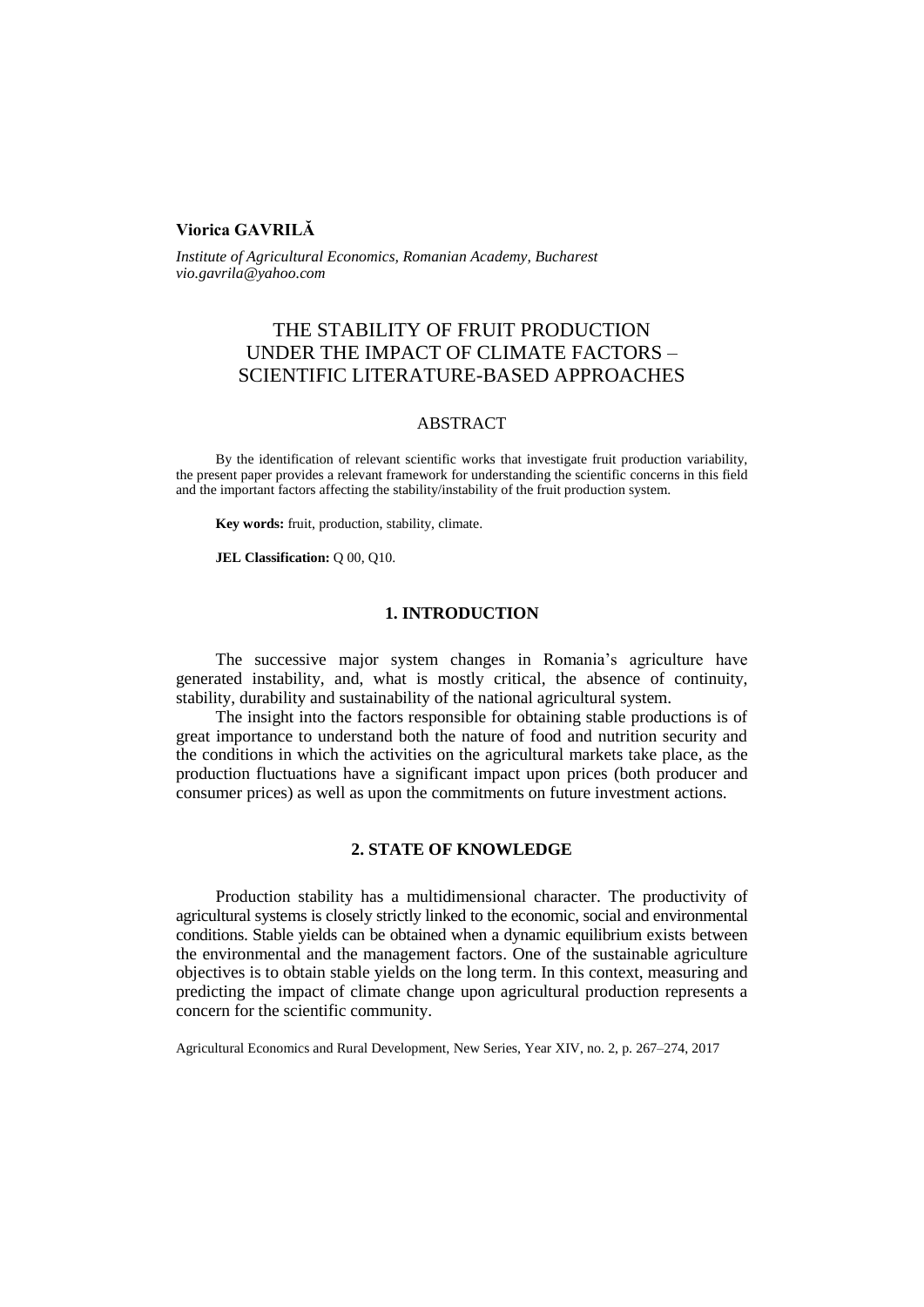The literature provides different ways to analyze the relation between agricultural production stability and different disturbing factors. In the specialty studies, agricultural production stability is investigated from the perspective of the relation with the climate factors (rainfall, temperature variations), with the economic factors (e.g. price fluctuations) and of the relation between the agricultural production stability and the technological factors (irrigation, fertilization, periodical pest and disease infestation). There are different agricultural protocols for optimizing the profitability of fruit production: through conventional production, by obeying certain norms regarding sustainability (through the ecological production) or through intermediary systems, the so-called integrated production systems [\(Cerutti](http://www.sciencedirect.com/science/article/pii/S030147971100137X) A, 2011).

#### **3. MATERIAL AND METHOD**

A range of specialist studies were consulted in which agricultural production stability is analyzed from the perspective of the relation with the climate factors. The approached problems and the conclusions of these studies were briefly presented.

The debates on the increase of yield variability and of agricultural production implicitly in relation to climate changes in recent years are presented in many specialty studies. The relation between agriculture and climate change is two-way: on the one hand, agriculture has contributed to climate change in many ways, for instance through the conversion of forestland into agricultural land and release of greenhouse gases; on the other hand, the climate changes threaten to irreversibly deteriorate certain natural resources and eco-systems (UN, 2007). Most of the discussions on climate change focus upon the possible effects on yields, but there are relatively few discussions on the possible impact upon yield variability.

#### **4. RESULTS AND DISCUSSIONS**

One of the sustainable agriculture objectives is to obtain yields stabilization on the long term. In this context, measuring and predicting the climate change impact upon agricultural production represents a subject of concern for the scientific community.

The climate factors have a particular impact upon the physiological and phenological processes, playing an important and decisive role both in terms of crops productivity and of their geographical distribution. In the case when any environmental factor is below the ideal level, this will become a growth and productivity limiting factor. The three important environmental factors affecting the growth and productivity of crops are the following: temperature (each species has a certain temperature interval represented by a minimum, maximum and optimum level), water (rainfall) and light.

Among the weather phenomena with direct negative effects upon agriculture we can mention the following: changes in the rainfall regime, average global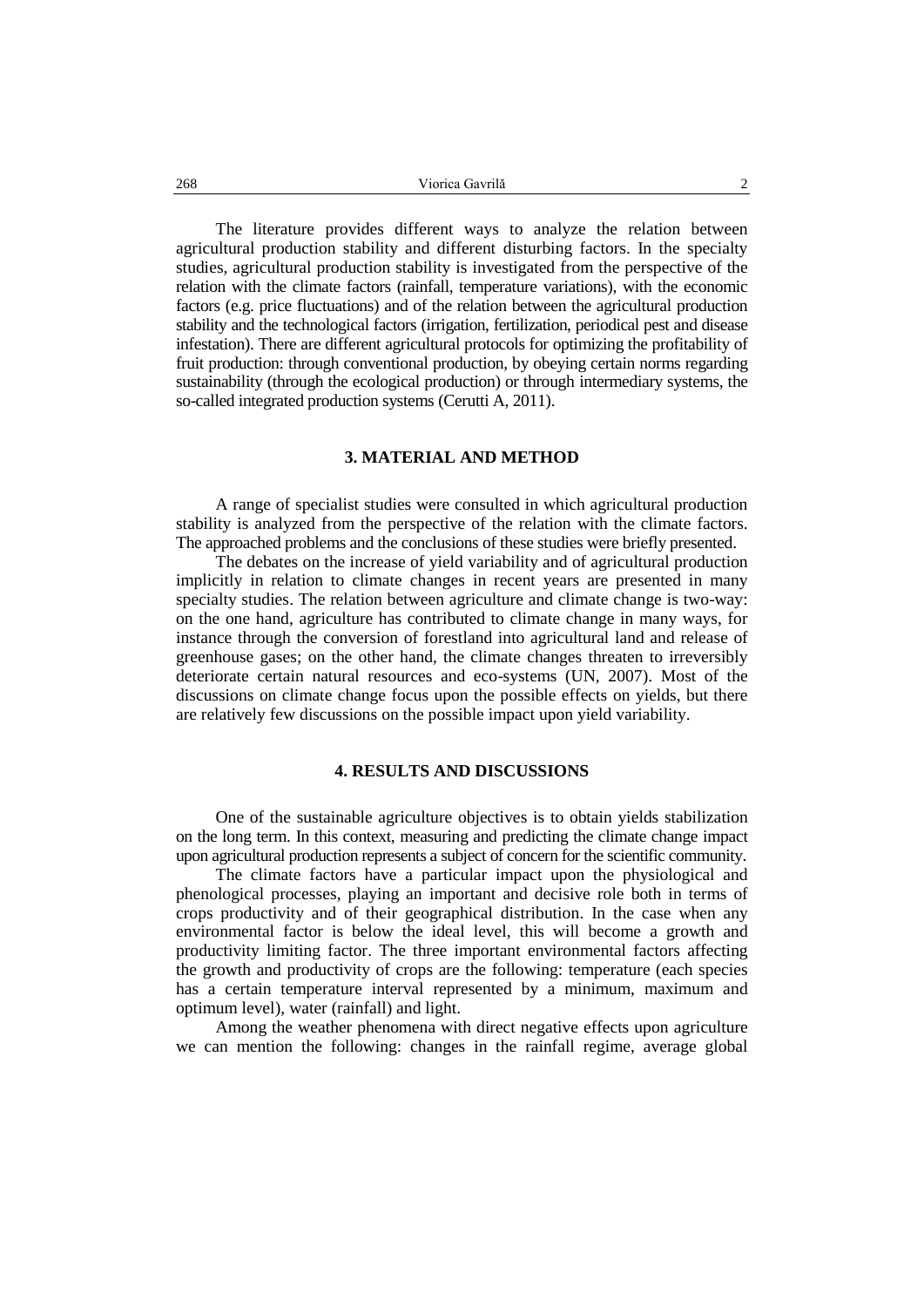temperature increase and the increase in the frequency and intensity of extreme phenomena. The impact of climate changes upon agriculture and food safety can be first felt in the changes of crop yields, water availability, disease and pest infestation, animal health and other biophysical factors (FAO, 2012). More concretely, the impact of climate changes upon agriculture is materialized into the diminution of the crop growth period (Sarr B, 2012), in significant variations of yields at regional level (Ray D.K., 2013), increase of arid areas (Adel El-Beltagy, 2012), spread of pests and invasive species (Burgiel, S. W, 2010**)**, loss of biodiversity (C Bellard, 2012), which besides food production, fulfils various ecological services, including the recycling of nutrients, regulation of the microclimate and local hydrological processes, elimination of unwanted organisms and harmful chemical substances (Altieri M, 1999).

In many approaches to agricultural production stability, the biodiversity of agro-ecosystems plays an essential role in the attenuation of shocks produced by climate changes, for instance the agro-ecosystem's resistance to rainfall shock. Crop biodiversity has a stronger positive contribution when the rainfall level is lower. The results of research works reveal that high crop biodiversity helps maintaining the agro-ecosystem productivity when the limitation of a physical factor becomes significant (Di Falco S., 2008).

As most fruit trees species grow best on deep, well-drained clay soils, with a pH of 6–7, with rare exceptions, climate is one of the strongest determinants of successful fruit tree farming.

In most studies, the climate change impact issue is approached from the perspective of annual average temperature increase. The scientific proofs show that the 30 years with higher temperatures at the end of the  $20<sup>th</sup>$  century affected the organisms' phenology, the range and distribution of species, as well as the composition and dynamics of the communities (Walther G. R., 2002). The perennial crops are more pregnantly affected by the outrunning of the phenological phases, as the adaptation possibilities by the change of the agricultural activities' calendar are lower than in the case of arable crops.

For the fruit tree species, there are several critical aspects from the temperature perspective. One of these resides in crop tolerance to minimum temperatures. The production level and stability depend on the weather conditions from the flowering time, as the open flowers can safely resist only to a minimum temperature of -1°C up to 2°C. This aspect makes most fruit trees vulnerable to the relatively mild frost in spring. At the same time, pollination is also one of mostly sensitive phenological phases to extreme temperatures.

Winter temperature has a significant role in productivity. Non-achieving the necessary cold period determines the late starting into vegetation of trees, the abnormal flowering, anomalies of flower organs and poor coming into bearing. Satisfying the necessary period of cold weather is a restrictive factor for the expansion of certain fruit trees species from the temperate zone to warmer zones. Thus, the threat of late frosts in spring, combined with more frequent mild winters, represent a challenge even for the resistant species (Burroughs W. J., 2002).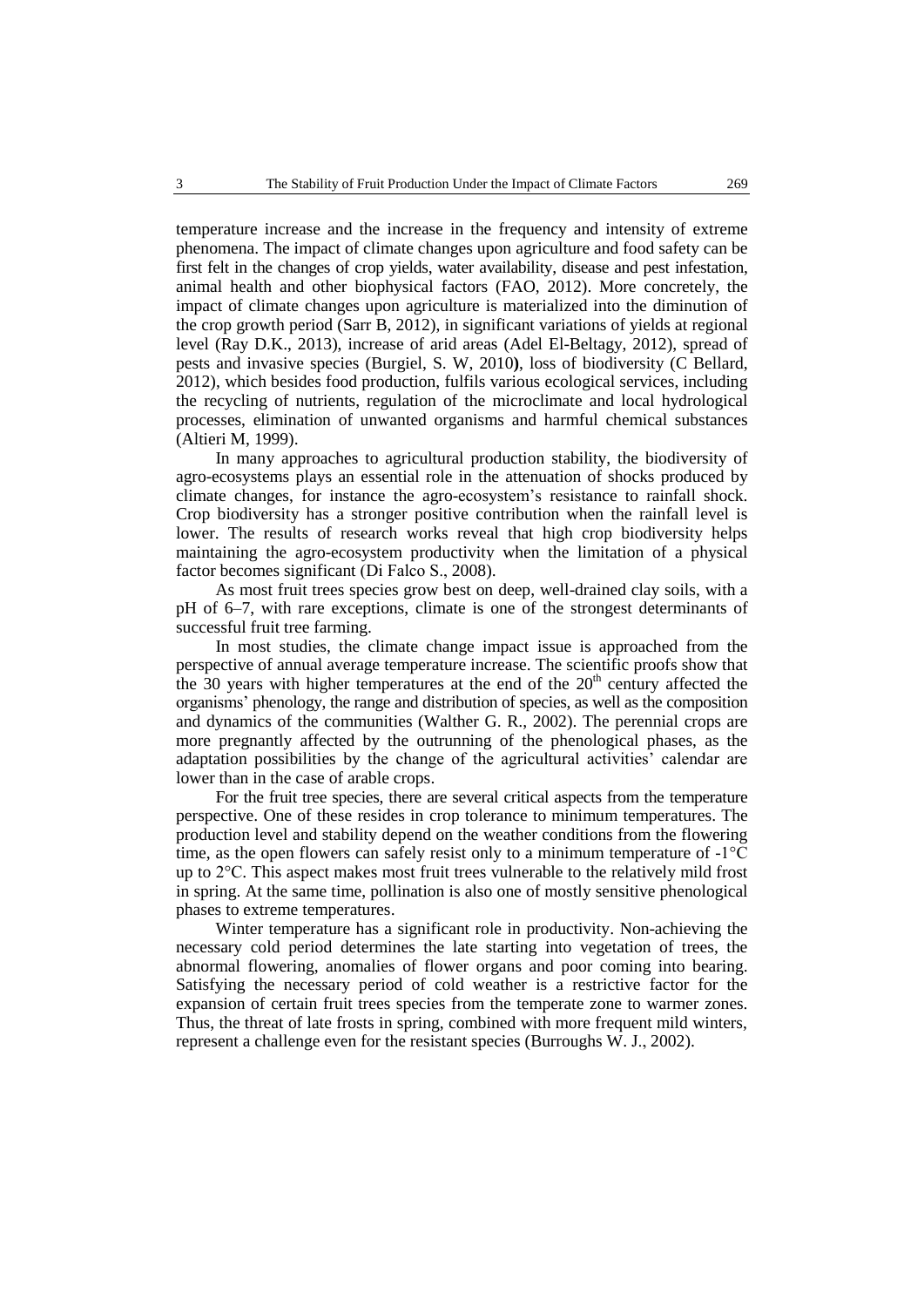Other factors that can disturb the evolution of the fruit tree biological cycle and could generate high instability of fruit production are the exceptional climatic accidents (outrunning the start into vegetation by 20–25 days simultaneously with the lowering of temperature under the resistance possibilities of the species or variety. Anyhow, the temperature level impacts all the phases of fruit growth and development. During fruit development, when temperatures exceed the optimum interval, we can notice both production losses and changes in fruit quality. The global temperature increase is expected to have a significant impact upon the postharvest quality, by the modification of the important quality parameters, such as sugar synthesis, organic acids, anti-oxidant compounds, fruit peel colour and fruit firmness (Moretti CL, 2010). For instance, for the apple species, the exposure to temperatures higher than 22°C during reproduction increases the fruit size and the concentration in soluble solid substances but decreases the fruit firmness, which is a quality parameter (Warrington et al., 1999).

Many studies highlight that the distinct air temperature changes in late '80s led to clear responses in plant phenology, in many parts of the world. Under the impact of global average temperature increase, the plant phenophases fluctuate, and the growing season is prolonged (Romanovskaja D., 2009). Some studies show that in Europe, the average annual growing season was prolonged by 10.8 days as against the early '60s; these changes can be attributed to the air temperature changes (Menzel A., 1999). In Germany, the phenological phases of the natural vegetation as well as of fruit trees and field crops clearly advanced in the last decade of the  $20<sup>th</sup>$ century. The strongest change in plant development was produced in the very early spring phases. Until present, the changes in plant development are still moderate, so that no strong impact upon yields could be noticed (Chmielewski et al., 2004).

Besides the phenological changes of crops, the climate changes also impact the phenology of pests. In the last 40 years, the pest and disease management played an important role in doubling the food production, yet the pathogens still affect 10–16% of harvest worldwide.

The scientific observations reveal modifications of the periods in which certain insects emerge in spring or the modification of their geographical area due to climate changes. Among the climate factors involved in this phenomenon, it was noticed that temperature is the most important factor affecting insects ecology, the number of generations per season and insects distribution, while the pathogens of crops are very sensitive to humidity and rainfall, as well as to temperature (Chakraborty, 2011). The importance of pathogens infestation under the influence of climate changes can be seen, for instance, in Butterworth et al., where, combining a simulation pattern of the rapeseed yield with a weather-based epidemiological model, the authors reached the conclusion that under the climate change impact, by the years 2020– 2050, yields would increase by 15% in Scotland, while in England yields could decrease by up to 50%.

Fruit production is facing new challenges in relation to pest management, mainly in terms of insecticide use, which left a persistent heritage (lead arseniate,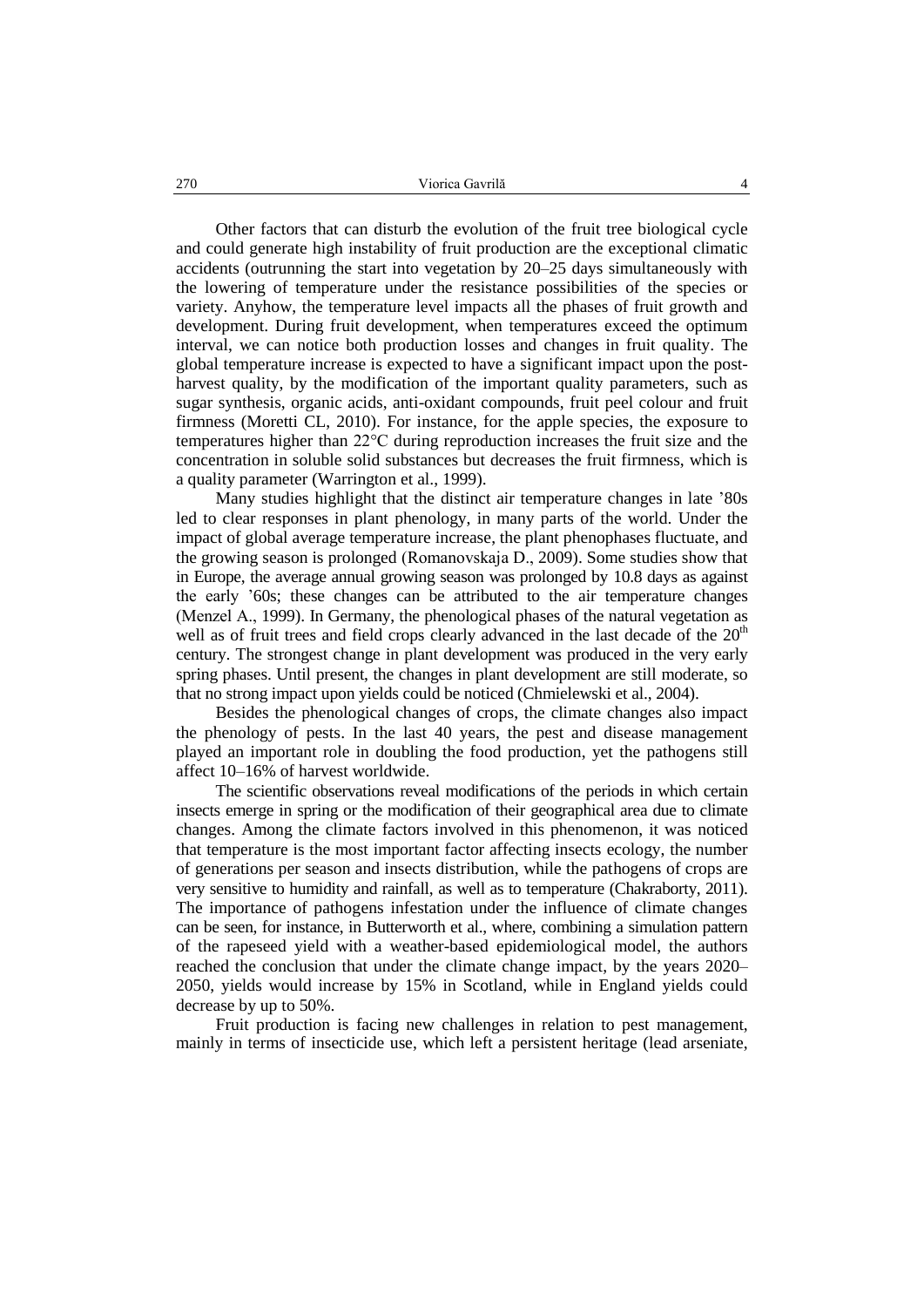for instance), induced new outbreaks of pests or led to their resistance to pesticides (Granatstein, D., 2008).

In our country, the relation between the climate factor and the infestation with certain pests was also a theme of research. Starting with the year 1996, Chiţu E., Budan C., Butac. M. and Păltineanu Cr. published series of articles in Romania and abroad on phenoclimate simulation models of damages produced by the late frost in plantations and for the estimation of the climatically possible harvest. While the soil rating of agricultural land used the year as time unit, these phenological simulators, by which the possibility of pests emergence through the action of late frost is also calculated, use the hour as time interval for the calculations (Coman M, Chitu E., 2014).

Although it was noticed that in certain areas moderate warming can easily increase the productivity of crops, climate variability can have a deeper effect upon yields and associated risks than the changes in the average temperature (Semenov M.A., 1995).

In the specialist studies, climate variability is evaluated in terms of the combined effects of the most important environmental factors involved in the growing and productivity of crops. The conclusions of studies show that the impact of the climate variables modifications on average yields is different by species and region, so that it is still difficult to understand the influences of annual inter-climate variations in relation to yields. Anyhow, unlike the impact of average global temperature increase, climate variability is one of the most important factors influencing crop production from year to year, even in the high-yield and high-tech agricultural areas (Yinhong K, 2009). The climate changes have determined a decrease of wheat and maize production worldwide, while the soybean and rice productions remained stable. The climate trends were high enough in certain countries to offset a significant part of average yield increases resulting from technology, fertilization and from other factors [\(Lobell DB](http://www.ncbi.nlm.nih.gov/pubmed/?term=Lobell%20DB%5BAuthor%5D&cauthor=true&cauthor_uid=21551030) *et. all*, 2011).

Certain studies, conducted at extended geographic scale, show that the climate variability did not have a statistically significant influence upon yields, in all the crop growing regions. On average, at global level, 32–39% of the variability of maize, rice and soybean yields from year to year are explained by climate variability (Ray D, 2015).

As the variability of climate factors can produce serious damages in orchards, generating high production volatility, the investments on fruit trees orchards must always be based on zoning studies of fruit tree species, on the basis of climate information, as well as on information on the pedological, biotic and economic factors.

The zoning of fruit trees species is a real support for putting into value the biological, ecological, agro-technical and production particularities of fruit trees, and on this basis, for the elaboration of modern technologies, differentiated by species, varieties, ecological zones, in order to obtain stable quality harvests, under high economic efficiency conditions. A stable agricultural eco-system can better face the stress factors induced by climate changes. For this purpose, the identification of sectoral vulnerabilities is a first important step towards the development of adaptation plans to climate changes.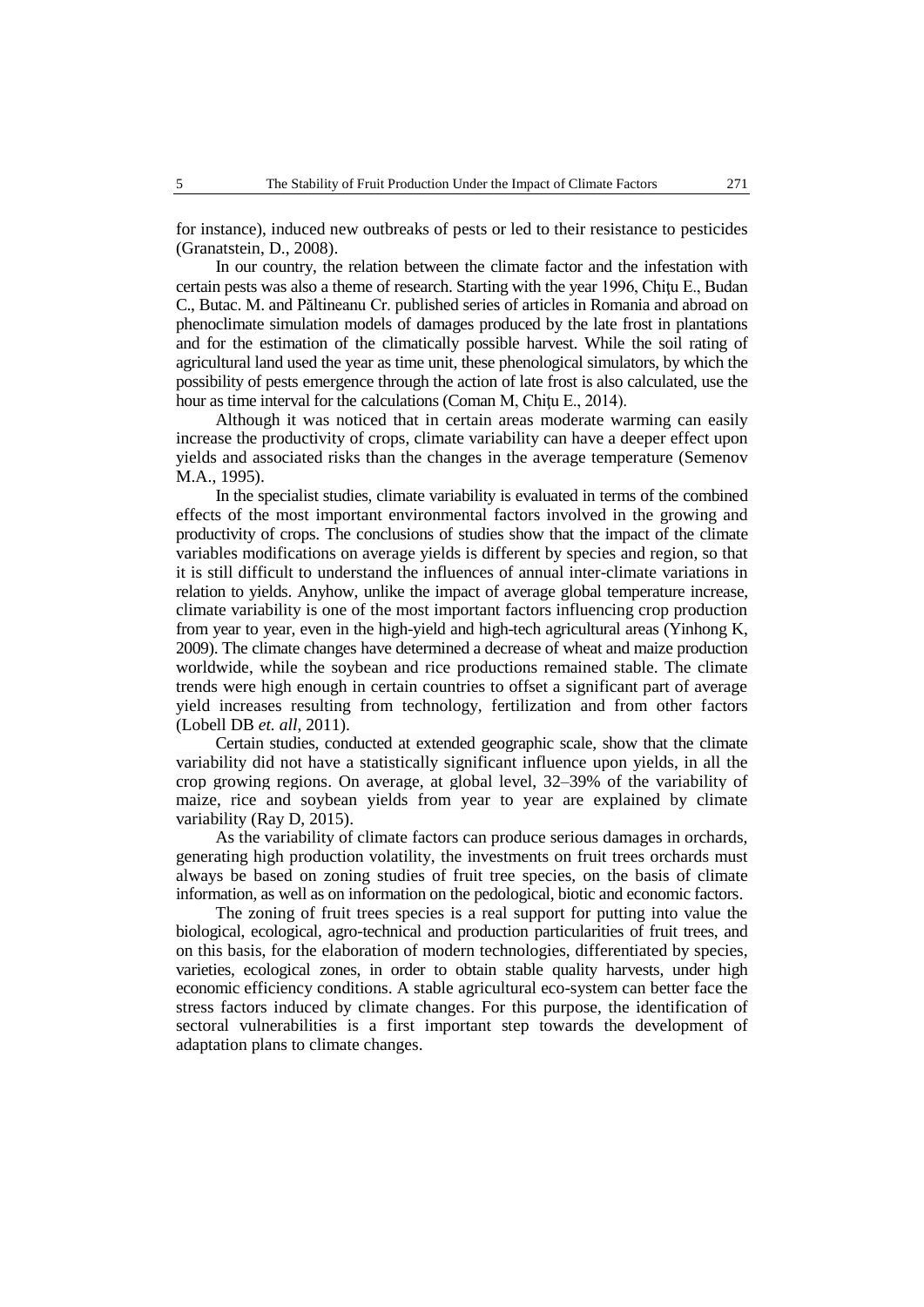In the year 2014, in Romania, the agro-climatic and soil potential of fruit tree species was evaluated within an inter-disciplinary working group. The study represents the first nationwide approach to zoning the main species of fruit trees, fruit shrubs and strawberries, establishing the spatial distribution of these species favourability degree. For favourability degree interpretation, scores from 0 to 4 were assigned for each climate and pedological factor in part. The results show that there are few cases in which the qualification less favorable (1.5–2.5) was given, and for most cases the scores are in the moderately favorable interval (2.5–3.5) for the fruit trees crops. In very few situations the scores exceed 3.5 (very favorable), out of different reasons, and in all cases the potentiation of the low level of environmental factors through technological measures was needed, irrigation being one of the most important measures (Coman M, Chitu E., 2014).

### **5. CONCLUSIONS**

Climate is one of the strongest determinants of the successful growing of fruit trees. In most studies, the impact of climate changes is approached from the perspective of annual average temperature increase.

For the fruit tree species, there are several critical aspects in relation to temperature: a) crop tolerance to minimum temperature; b) vulnerability to relatively slight frosts in spring; c) sensitivity to extreme temperatures during pollination; d) the significant role of winter temperature in productivity. The exceptional climatic accidents may also disturb the development of the fruit tree biological cycle, generating high instability of fruit production.

Under the impact of average global temperature increase, the plants phenophases fluctuate, and the growing season is prolonged. The research results show that, until present, the impact of average global temperature increase on plants development is still moderate, as no strong impact upon yields could be noticed.

Fruit production is facing new challenges related to pest management, due to changing the intervals of occurrence of certain insects in spring, or the change of their geographical area, under the background of climate change.

Production stability has a multidimensional character. The productivity of agricultural systems is closely linked to the economic, social and environmental conditions. When a dynamic equilibrium exists between the environmental and management factors, stable yields can be obtained.

As the variability of climate factors can produce serious damages in orchards, generating high production volatility, the investments on fruit tree orchards must always be based on zoning studies of fruit tree species, on the basis of climate information and on information regarding the pedological, biotic and economic factors.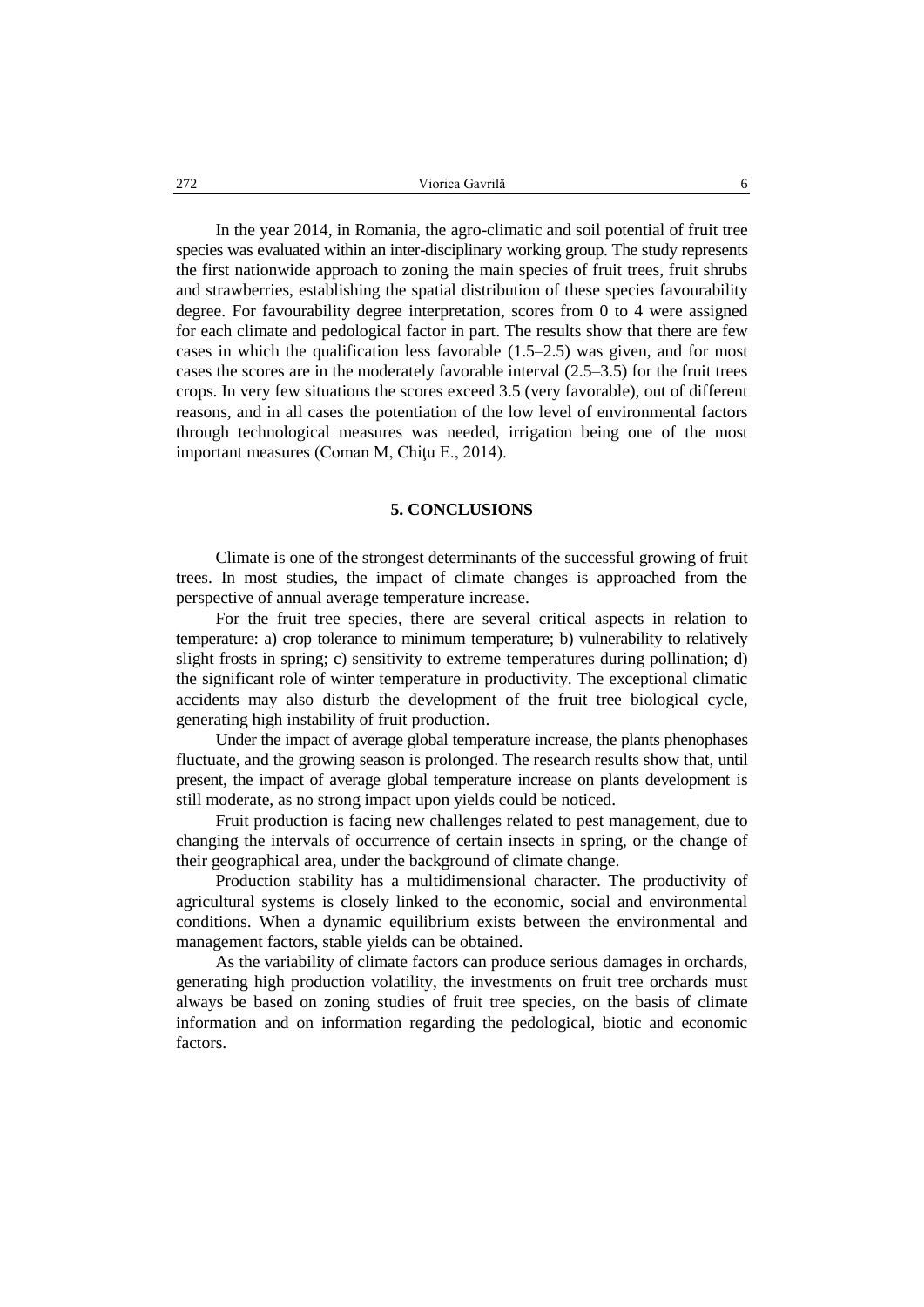#### **REFERENCES**

- 1. Adel El-Beltagy, Magdy Madkour, (2012), *Impact of climate change on arid lands agriculture*, Agriculture & Food Security, Volume 1, Number 1
- 2. Altieri, M., (1999), *The ecological role of biodiversity in agroecosystems*, Original Research Article, Agriculture, Ecosystems & Environment, Volume 74, Issues 1–3, June 1999, Pages 19–31
- 3. Bellard, C., Bertelsmeier, C., Leadley, P., Thuiller, W., & Courchamp, F., (2012), *Impacts of climate change on the future of biodiversity*, Ecology Letters,15(4), 365–377. http://doi.org/10.1111/ j.1461-0248.2011.01736.x
- 4. Burgiel, S.W. and. Muir A.A., (2010), *Invasive Species, Climate Change and Ecosystem Based Adaptation: Addressing Multiple Drivers of Global Change*, Global Invasive Species Programme (GISP), Washington, DC, US, and Nairobi, Kenya
- 5. Butterworth, M. H., Semenov, M. A., Barnes, A., Moran, D., West, J. S., & Fitt, B. D., (2009), *North–South divide: contrasting impacts of climate change on crop yields in Scotland and England*, Journal of the Royal Society Interface, rsif20090111.
- 6. Chakraborty S. and. Newtonb A. C., (2011), *Climate change, plant diseases and food security: an overview*, Plant Pathology 60, 2–14
- 7. Cerutti A. K, Bruunb,S, Gabriele L. Beccaro, Bounousa G, (2011), *A review of studies applying environmental impact assessment methods on fruit production systems*, Journal of Environmental Management, Volume 92, Issue 10, Pages 2277–2286
- 8. Chmielewski, F.M., Müller, A., Bruns, E., (2004), *Climate changes and trends in phenology of fruit trees and field crops in Germany, 1961–2000*, Agric. For. Meteorol., 121, pp. 69–78
- 9. Coman Mihail, Chitu Emil coord, Zonarea speciilor pomicole în funcție de condițiile pedoclimatice și socio-economice ale României, editura Nivel Multimedia, ISBN 978-973-1886-93-0,
- 10. Di Falco, S., Chavas, J.P., (2008), *Rainfall Shocks, Resilience and the Dynamic Effects of Crop Biodiversity on the Productivity of Agroecosystems*, Land Economics, 84(1):83–96.
- 11. Granatstein, D. and Kupferman, E., (2008), *Sustainable horticulture in fruit production,* Acta Hort. (ISHS) 767:295–308,
- 12. http://www.fao.org/docrep/016/i2856e/i2856e.pdf
- 13. http://www.grida.no/publications/rr/food-crisis/page/3571.aspx
- 14. Moretti CL, Mattose LM, Calbo AG, Sargent SA., (2010), *Climate changes and potential impacts on postharvest quality of fruit and vegetable crops, A review*, Food Research International 43: 1824–1832.
- 15. ONU, (2007), *Devastating For The World's Poor: Climate Change Threatens the Development Gains Already Achieved*, The Magazine of the United Nations, Vol. XLIV No. 2 16. Ray, D.K., Mueller N.D., West P.C, and Foley J.A., (2013), *Yield trends are insufficient to double global food production by 2050*, PLOS One 8: E66428. doi:10.1371
- 16. Ray, D.K., Gerber James S., MacDonald, Graham K., West, Paul C., (2015), *Climate variation explains a third of global crop yield variability*, JA – Nature Communications, PY-2015/01/22/online
- 17. Romanovskaja, D. E. Baksiene, (2011), The influence of climate change on the beginning of spring season and apple tree (*Malus domestica* Borkh) phenology in Lithuania during the period 1971–2000, Journal of Food, Agriculture & Environment Vol.9 (2): 735–739
- 18. Sarr, B., (2012), *Present and future climate change in the semi-arid region of West Africa: a crucial input for practical adaptation in agriculture*. Atmos. Sci. Lett 2012, 13, 108–112
- 19. Semenov M.A., Porter J.R., (1995), Climatic variability and the modelling of crop yields, Agricultural and Forest Meteorology, Volume 73, Issues 3–4, Pages 265–283
- 20. W. J. Burroughs, (2002), *Gardening and climate change, Weather*, Volume 57, Issue 5, Pages 151–157